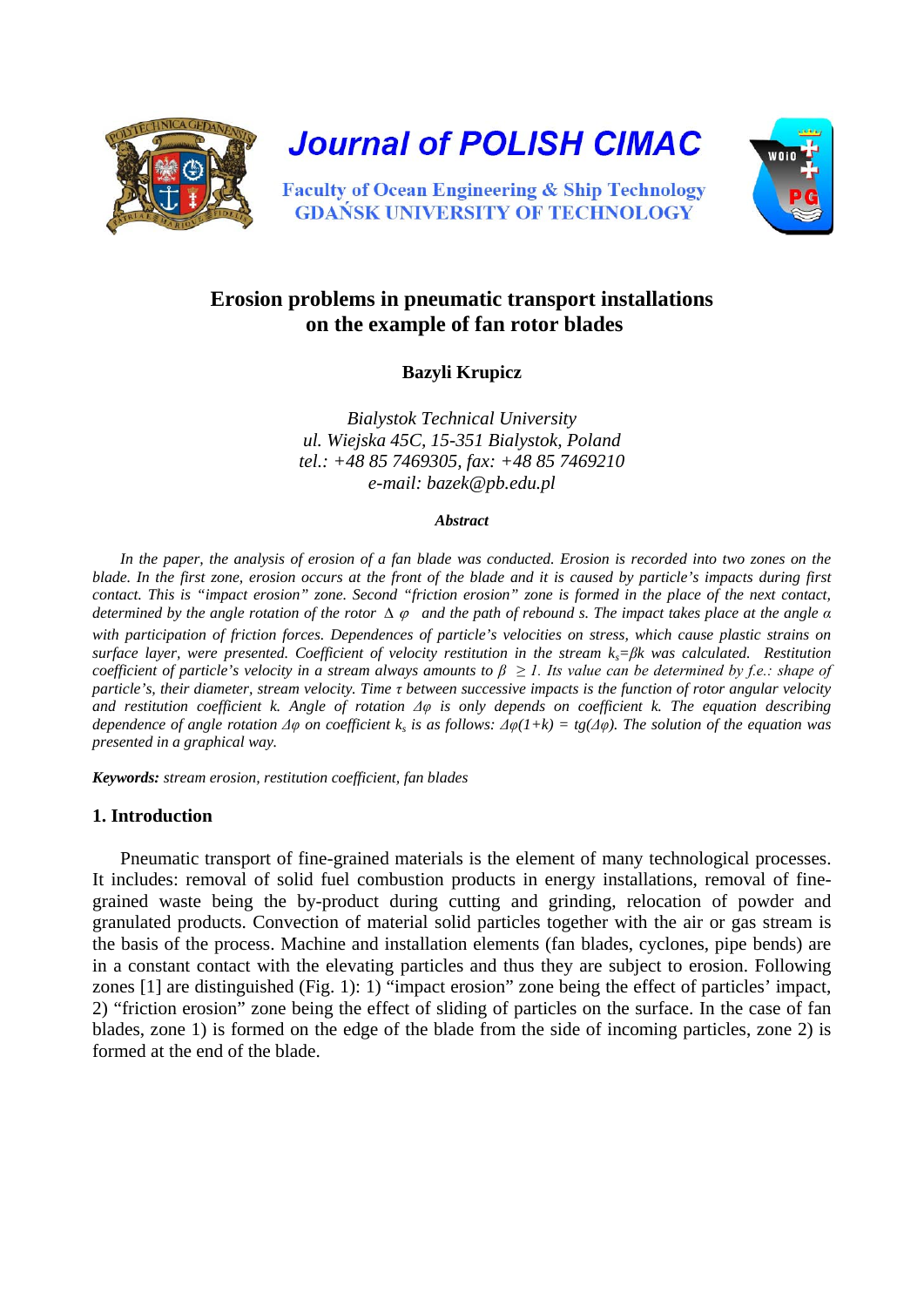

*Fig.1. The view of fan blades exploited in erosion conditions: a) impact erosion zone(1), b) friction erosion zone (2)*

Working time of fan blades is mainly determined by the loss of material in the zone (2) (fig. 1b). Working time of rotor mill blade (Fig 2) is determined by zone (1) [2].



*Fig.2. The view of a rotor mill blade: 1 – impact erosion zone, 2 – friction erosion zone*

In this paper, the analysis will be conducted what is the effect of the contact of the particle with a fan blade and a pipe bend in impact conditions.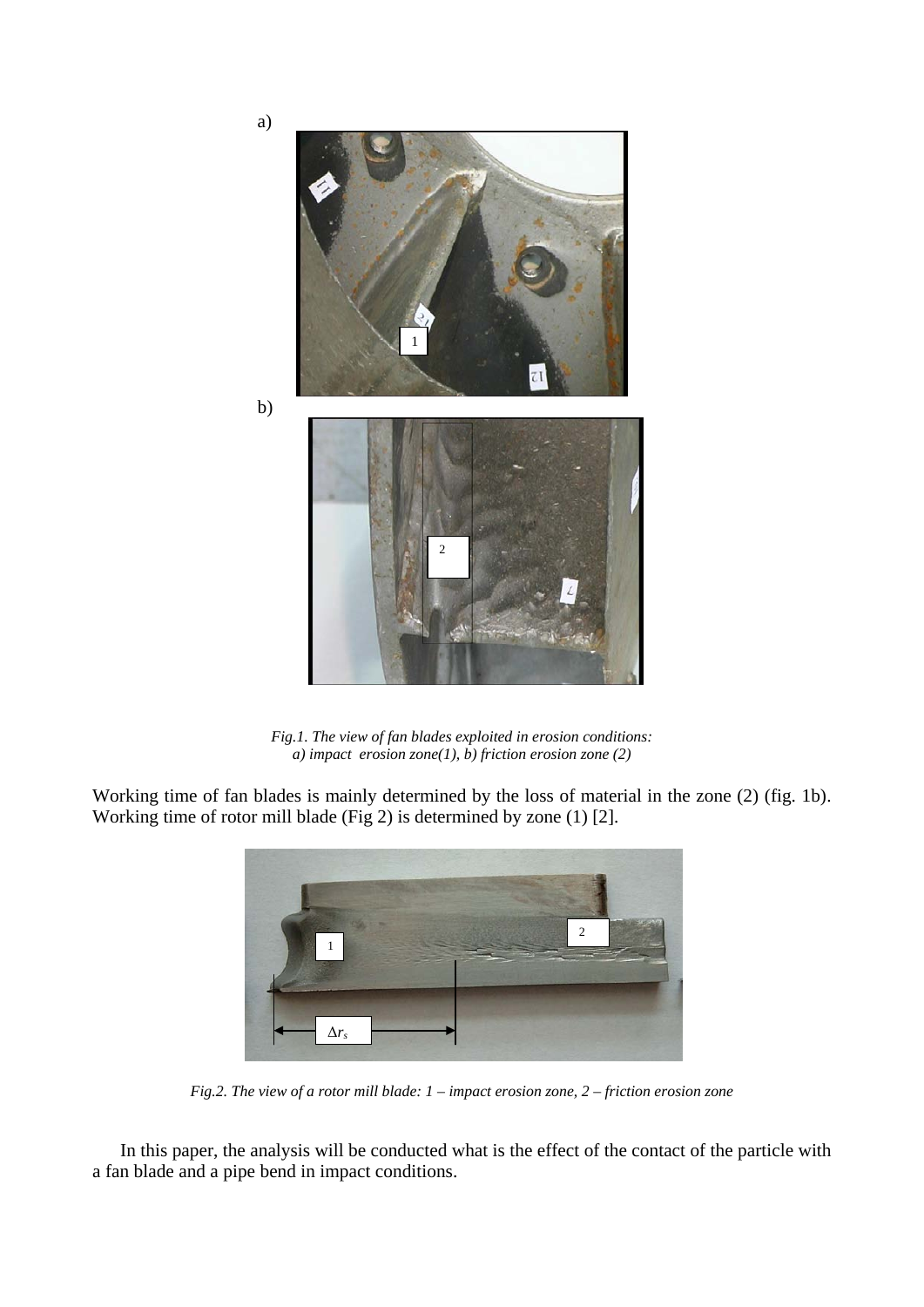#### **2. First impact of the particle on a fan blade**

It was assumed for analysis, that the impacting particle has spherical shape with half space. In reality, particles in the stream have different shapes [3]. Calculation results are subject to given error, but it does not depreciate recorded phenomena. The velocity of particle's impact amounts to vector sum of particle entry velocity  $V_w$  and peripheral velocity of contact point of a fan blade  $V_l$  = *ωr*. As velocity ratio  $V_w/V_t$  < 0,05, it can be assumed that the particle impacts perpendicularly to its surface. In this case, contact stresses can be calculated [4] using following equation:

$$
\sigma_H = 0.837 \rho^{1/5} V^{2/5} E^{4/5},\tag{1}
$$

where: 2 2 2 1  $1 - v_1^2$  1  $E=E_1E=E$  $=\frac{1-\nu_1^2}{E}+\frac{1-\nu_2^2}{E}$ ,  $v_1$ ,  $v_2$ ,  $E_1$ ,  $E_2$  – Poisson's ratios, Young's modulus of particle and fan

material.

The equation (1) shows that, as far as elastic strains are concerned, contact stresses do not depend on particle's radius, but they are a function of modulus of elasticity of contacting bodies and impact velocity. At the given critical velocity of the particle impacting the material, contact stress reaches dangerous value, which corresponds to resistance or yield point. First plastic strain is formed in the place of maximum shearing stress, i.e. on the depth similar to the radius of circular surface of the contact point (Fig. 3a, point B). At  $v = 0.3$ ,  $\tau_{1\text{max}} = 0.31 \sigma_{H}$  [5]. Material plastic flow appears in this point, when a following condition is fulfilled:

$$
\sigma_H = \frac{\sigma_{pl}}{0.62} = 1.61 \sigma_{pl},\qquad(2)
$$

which is met at the critical velocity

$$
v_1 = \frac{(\sigma_{H_1})^{5/2}}{(0.837)^{5/2} E^2 \rho^{1/2}} \ . \tag{3}
$$



*a) elastic strain*  $(U < U_1)$ , *b) plastic strain*  $(U > U_2)$ 

When the impact velocity increases, the area of plastified material extends [6] and it reaches the surface (Fig. 3b).

Shearing stresses amount to  $\tau_{2\text{max}} = 0.133 \sigma_H$  at the circular edge of contact area on the blade's surface (fig. 3a, point A) at  $v = 0,3$ . In this point, radial stresses  $\sigma_r$  spread out and amount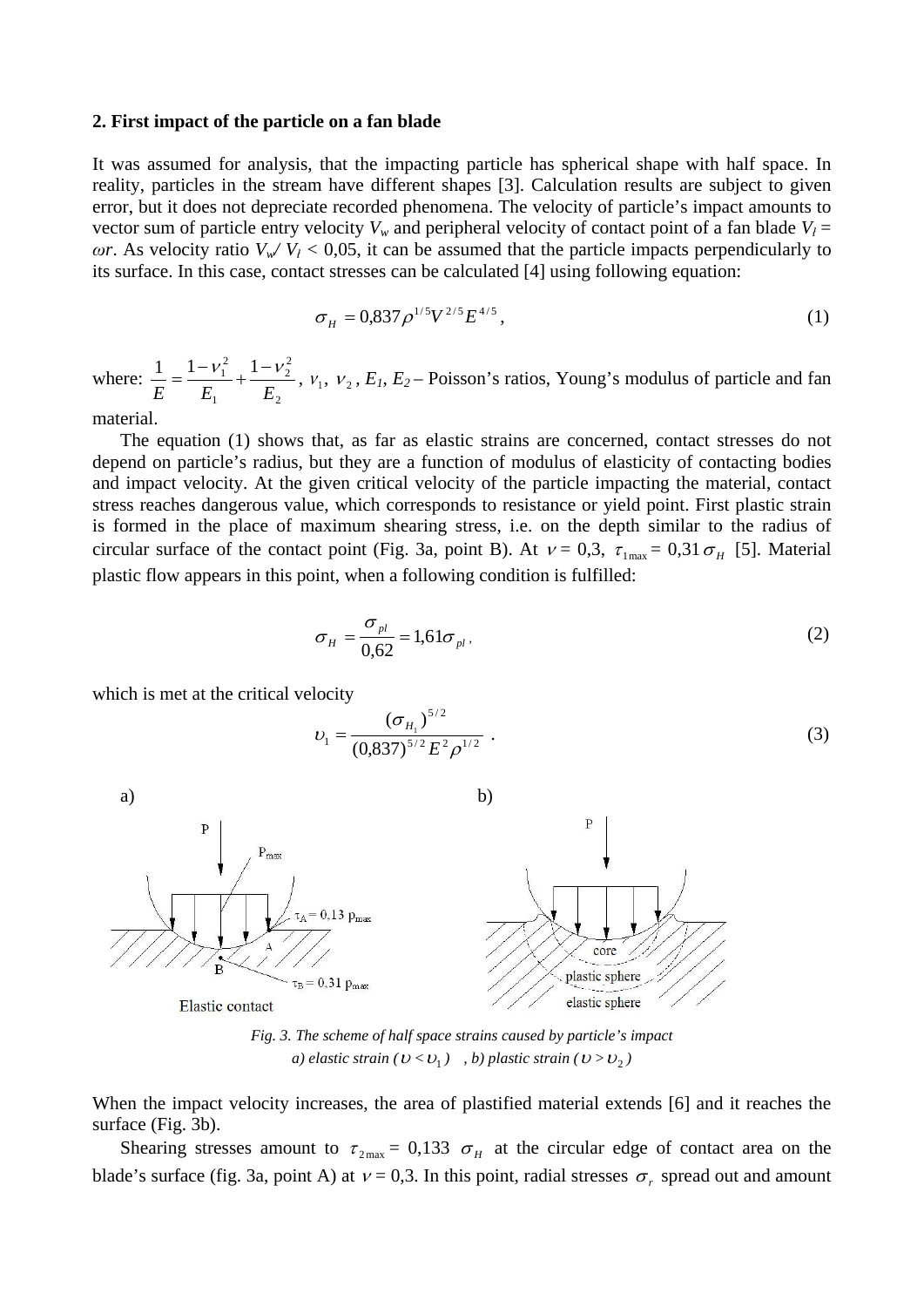to circumferential compressive stresses  $\sigma_{\Theta}$ . Thus, pure shear amounting to  $\sigma_H(1-2\nu)/3$  occurs along the edge of contact area, where particle's pressure on the blade's surface amount to zero [6]. The output of area of plastic strains on the surface occurs at

$$
\sigma_{H2_2} = \frac{\sigma_{pl}}{0.266} = 3.7 \sigma_{pl} , \qquad (4)
$$

caused by particle's velocity during impact.

$$
v_2 = \frac{(\sigma_{H2})^{5/2}}{(0.837)^{5/2} E^2 \rho^{1/2}}.
$$
 (5)

Further increase in particles' velocity causes extending of the plasticization area by particle's sinking (Fig. 3b) – similar phenomena occurs in Brinell's studies [6]. Surface condition of the blade's impact erosion zone is presented in Fig. 4. Critical velocities  $v_1$  i  $v_2$  of selected materials from equations  $(3)$  i  $(5)$  are presented in table 1.



*Fig.4. Microphoto of the blade's surface in the area of first impacts of particles.*

*Table 1. Values of critical velocities for selected materials during dynamic contact of the sphere with half space*

| Material       | Young module | Poisson's       |     | Yield point Tensile strength | Critical velocity<br>$m/s \times 10^{-2}$ |              |  |
|----------------|--------------|-----------------|-----|------------------------------|-------------------------------------------|--------------|--|
|                | $E$ , MPa    | coefficient $V$ | MPa | $R_m$ , MPa                  | $v_{1}$                                   | $v_{\gamma}$ |  |
| Steel 35       | $2.10^{5}$   | 0.3             | 270 | 550                          | 0.9                                       | 47,3         |  |
| Steel 40 H     | $2.10^5$     | 0.3             | 750 | 900                          | 12.4                                      | 162,5        |  |
| Hatfid's steel | $2.10^5$     | 03              | 800 | 1000                         | 14,57                                     | 190,95       |  |
| Polyamide      | $.1.10^{3}$  | 0,38            | 43  | 50                           | 72,1                                      | 593,4        |  |

Radiuses determining location of the blade (in an industrial fan used in pneumatic transport) amount to: inner radius  $r_w = 1.4$  m and outer radius  $r_z = 1.8$  m. At the angular velocity of the rotor  $\omega$ =146,5 s<sup>-1</sup>, the velocity of the first impact reaches the value of  $V \approx 205$  m/s. It is the value exceeding (by two grades) values  $v_1$  i  $v_2$  presented in Table 1. In these conditions, reciprocal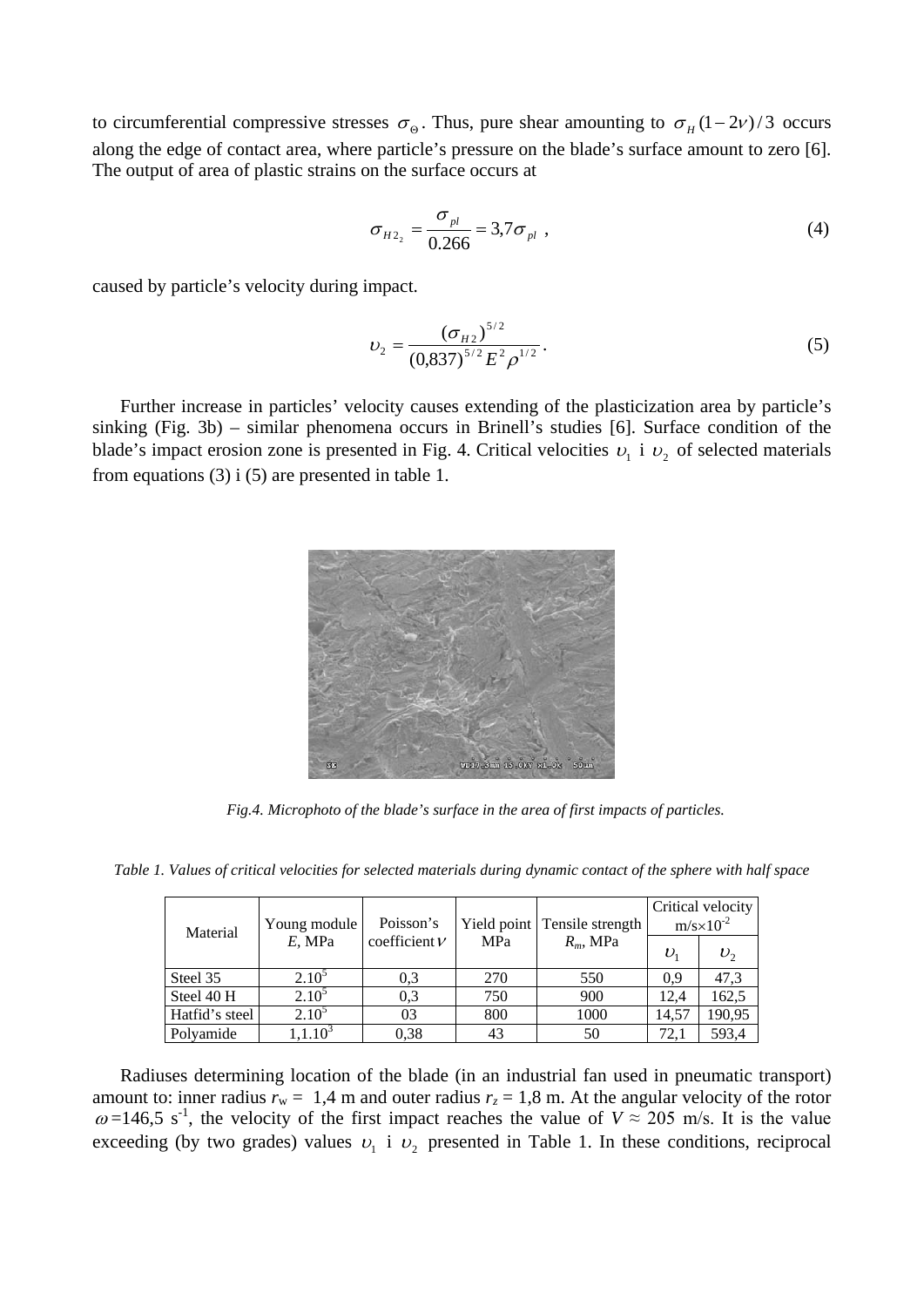interaction of hard particles with blades is elastic-plastic. During this process part of kinetic energy of particles is used for local plastic strain (Fig. 4) and microcutting.

## **3. Second impact of the particle on a fan blade**

After the particle impacts elastic-plastically in the zone (1) it rebounds. [7]. Paper [8] presents how to calculate the point of the next impact basing on the scheme shown in Fig. 5. The first impact takes place in the point  $A_2$  perpendicularly to the blade and the next impacts take place in the point A<sub>3</sub> at the angle ( $\pi/2$ - Δ*φ*). Point A<sub>3</sub> is determined by the angle rotation  $\Delta\varphi$  and the path of rebound *s*. The analysis [8] of the particle's motion in the space between the blades brings the following dependence

$$
\Delta \varphi(1+k) = \text{tg}\,\Delta \varphi\,,\tag{1}
$$

where:  $\omega$  – angular velocity of a rotor,  $\tau$  – time of rebound between the first and the second impact. Time  $\tau$  is not depends on the blade's location, but it is the function of the angular velocity *ω* of the rotor and the restitution coefficient *k.* Angle rotation Δ*φ* is only determined by the restitution coefficient *k* [9]*.* The solution of equation (1) in a graphic-analytical way is presented in Fig. 6.

Coefficient  $k$  is calculated using the method of a free drop of the steel globule – aerodynamic air resistance is not taken into consideration [10]. After the globule impacts elastic-plasticly the material, it rebounds with the velocity of *v*<sup>''</sup>, which is lower than the impact velocity *v*<sup>'</sup>, i.e.:

$$
v = k v'.
$$
 (2)

Authors of the paper [8] proposed that coefficient  $\beta$ , amounting to  $\beta \ge 1$  should be included to calculate the influence of real conditions on velocity restitution. These conditions are as follows: the particle is generally not made of steel, it is not spherical and a free drop does not takes place in a stream. Thus,

$$
v'' = \frac{k}{\beta} v' = k_s v'.
$$
 (3)



*Fig. 5. Calculation diagram for assessing the point and velocity of the second impact of the particle on a fan blade: a) diagram of particle's motion and velocity, b) normal element υ<sup>n</sup> and tangent υτ of the particle's velocity in the point*  $A_3$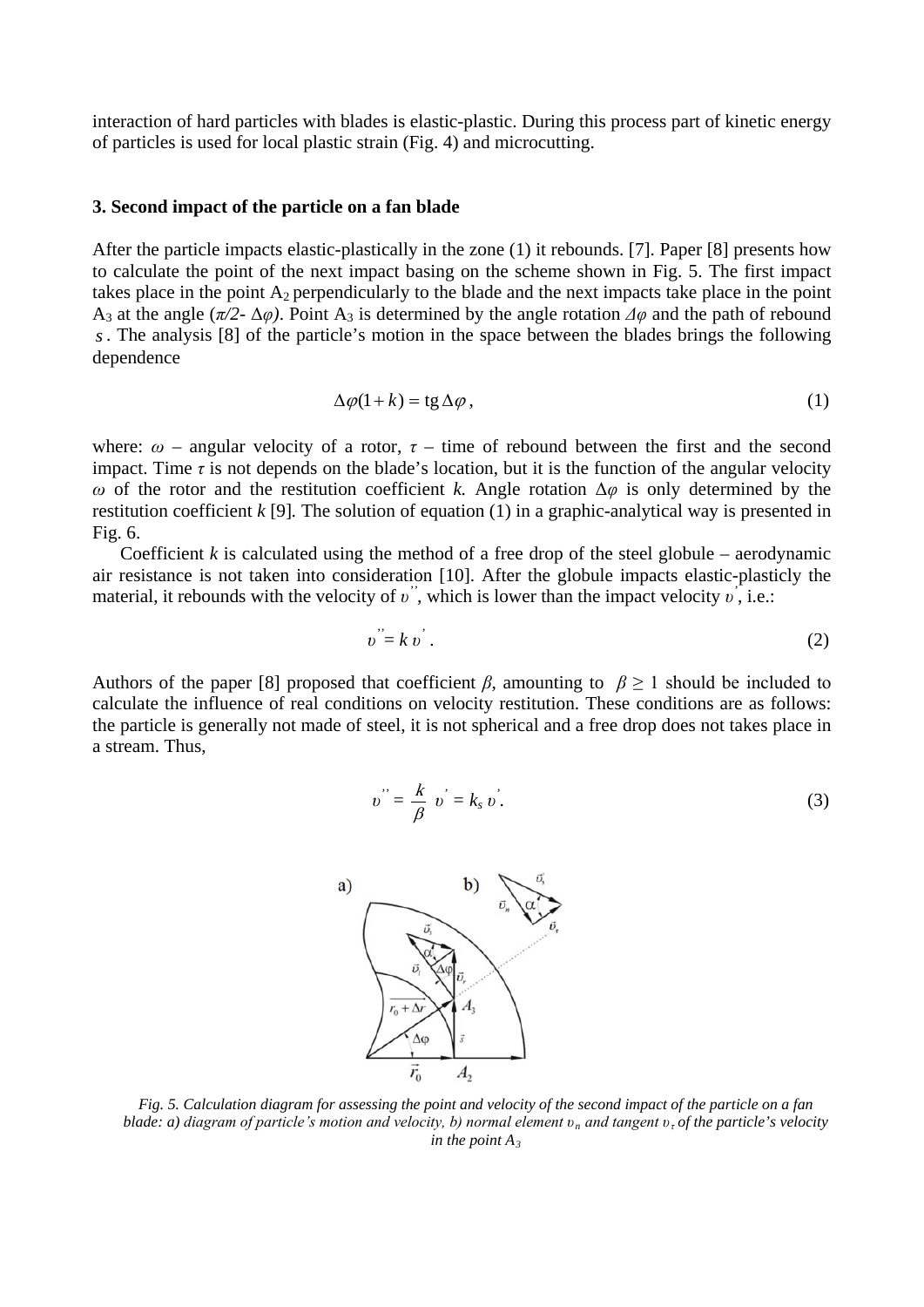The value of coefficient  $\beta$  can be calculated by comparing value  $\Delta r$  (Fig .5), which is calculated by using data in Fig. 6, with value Δ*rs* determined by the material loss on the blade (Fig. 2). Fig. 3 shows that  $r_0 = (\Delta r + r_0) \cos \Delta \varphi$ . Thus,

$$
\Delta r = r_0 \left( \frac{1}{\cos \Delta \varphi} - 1 \right). \tag{4}
$$

Angle  $\Delta\varphi$  can be set using the diagram in Fig 6. It is the coordinate of the point, which is the solution of equation (1) for a given value of coefficient *k*. Intersection of straight lines  $f_1$  =  $\Delta \varphi(k+1)$  and curve  $f_2 = tg \Delta \varphi$  gives the location of the point. In paper [13] it was pointed out that coefficient *k* has values  $0,35 - 0,45$ .  $k = 0,4$  was assumed for calculations. At this value, the point of the second impact is determined by the angle  $\Delta \varphi = 1,11$  and  $s/r_0 = 1,99$  (Fig. 6). Radius  $r_0$ amounts to 190 mm in the blade in Fig. 2. Using these values, Δ*r* amounts to 241 mm basing on the equation (4).



*Fig. 6. Diagram of equation's solution (13)*

Fig. 2 shows that erosion losses are visible at the middle of the blade's length after rebound in the zone (1), i.e. in a distance  $\Delta r_s \approx 30$  mm (zone.2). This value is possible when  $\Delta \varphi = 0.53$  and  $k_s$  $= 0.05$  (restitution coefficient of the particles in a stream), which is calculated using the equation (1). The value of the coefficient  $\beta$  derives from the following equation (3):

$$
\beta = \frac{k}{k_s} = \frac{0.40}{0.05} = 8 \ . \tag{5}
$$

The analysis of traces of wear in different blades (Fig. 1b, Fig. 2) shows that coefficient  $\beta$  is included in a given interval, because traces of wear are present on a given length. In the examined case, this is the beginning of wear "path" and  $\beta = 8$ . Kinetic energy of the particles in a stream is diversified, thus coefficient  $\beta$  and the path of rebound  $\Delta r_s$  is characteristic for each diversified group of the particles in a stream.

The question arises, what is the further motion of the particle after the second impact in the zone (2). While the first impact was directed perpendicularly to the blade, the second impact occurred at the angle *α*. This angle is set between the velocity of the next impact and the direction tangent to the blade (Fig. 5). The angle can be calculated using following equation: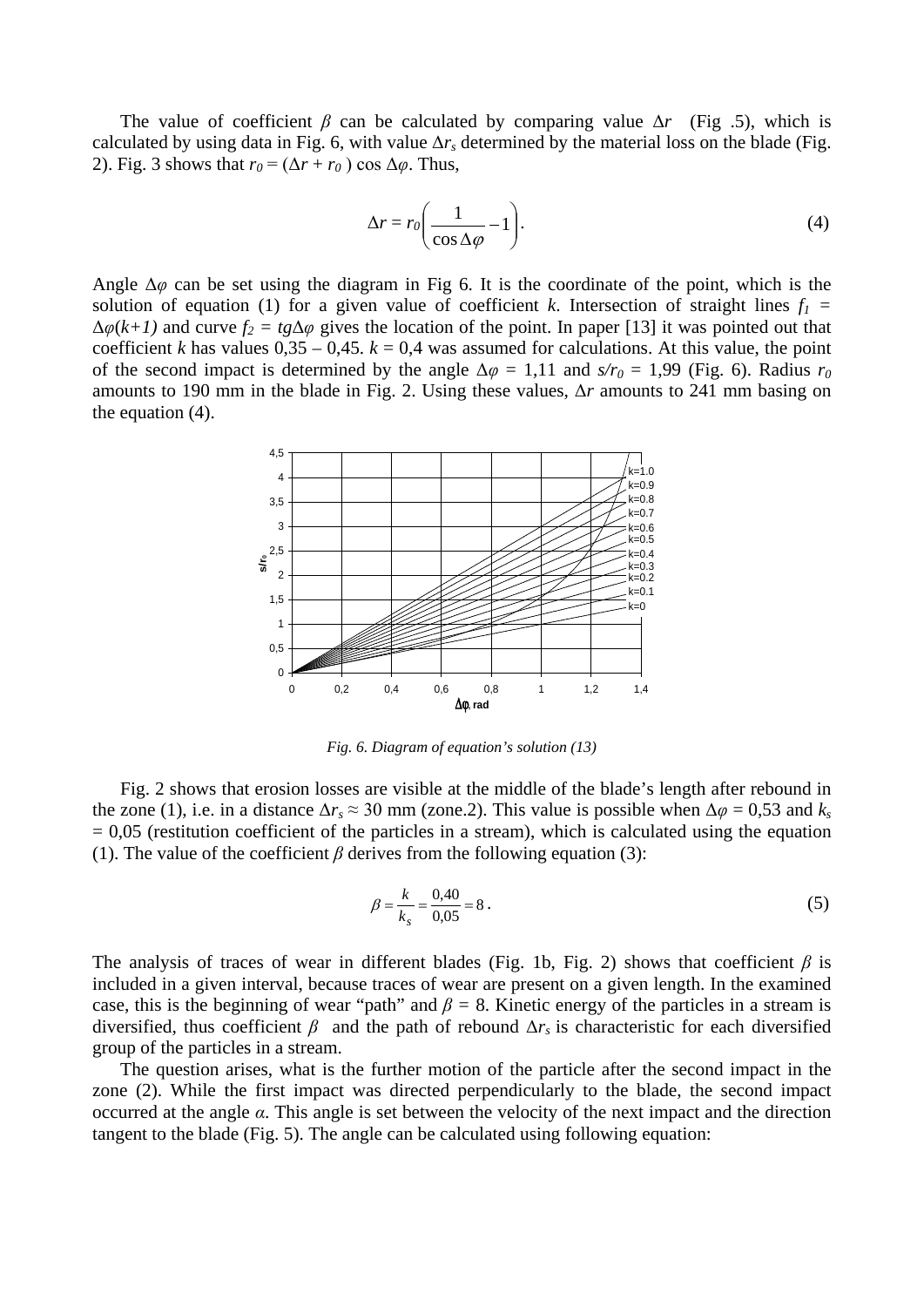| Parameter                                                                                                                     | $k_{s}$ |                                                                                         |       |       |             |               |       |                         |             |       |
|-------------------------------------------------------------------------------------------------------------------------------|---------|-----------------------------------------------------------------------------------------|-------|-------|-------------|---------------|-------|-------------------------|-------------|-------|
|                                                                                                                               | 0,1     | 0,2                                                                                     | 0,3   | 0,4   | 0,5         | 0,6           | 0,7   | 0,8                     | 0.9         | 1,0   |
| $\Delta\varphi$ , rad                                                                                                         | 28,66   | 40,1                                                                                    | 47,58 | 50,4  | 55,0        | 58,47         | 60,76 | 63,1                    | 64,20       | 65,92 |
| $1+\frac{\Delta r}{r}$<br>$r_{0}$                                                                                             | 1,139   | 1,326                                                                                   | 1,498 | 1,608 |             | $1,740$ 1,910 |       | $2,040$   2,200   2,340 |             | 3,440 |
| $\frac{U_n}{\varpi r_0}$                                                                                                      |         | $0,174$   $0,408$   $0,621$   $0,716$   $0,880$   $1,070$   $1,210$   $1,390$   $1,510$ |       |       |             |               |       |                         |             | 2,620 |
| $\frac{\upsilon_{\mathrm{r}}}{\varpi r_{\mathrm{0}}}$                                                                         |         | $0,528$   0,773   0,960   1,080   1,128   1,364   1,480   1,605   1,710   1,826         |       |       |             |               |       |                         |             |       |
| $\alpha$                                                                                                                      |         | 18,24 27,83                                                                             | 32,9  |       | 33,54 37,96 | 38,1          | 39,27 |                         | 40,89 41,44 | 55,12 |
| $1+\frac{\Delta r}{r}-(1+k_s)\cos \Delta \varphi$<br>$tg\alpha = \frac{v_n}{v_\tau} = \frac{r_0}{(1+k_s)\sin \Delta \varphi}$ |         |                                                                                         |       |       |             |               |       |                         |             |       |

*Table 2. Values of parameters of skew impact of the particle on a fan blade*

Values  $\alpha$ ,  $v_n$ ,  $v_{\tau}$  i  $v_s$  are presented in Table 2 taking into consideration value of restitution coefficient in a stream. Analysis of values included in Table 2 shows that velocity of the second skew impact depends on  $k_s$  – restitution coefficient in a stream. The higher value  $k_s$  is, the higher impact velocity and the higher erosion losses are, which are located at the end of the blade (Fig. 2). Microphoto of blade's surface in the zone of skew impact (Fig. 7) confirms this type of impact. Traces of plastic lengthwise strains lead to the conclusion that velocity component  $v<sub>r</sub>$  is dominant.[11,12]. It is possible at the low value of the coefficient *ks*.



*Fig. 7. Microphoto of the surface in the zone of a skew impact*